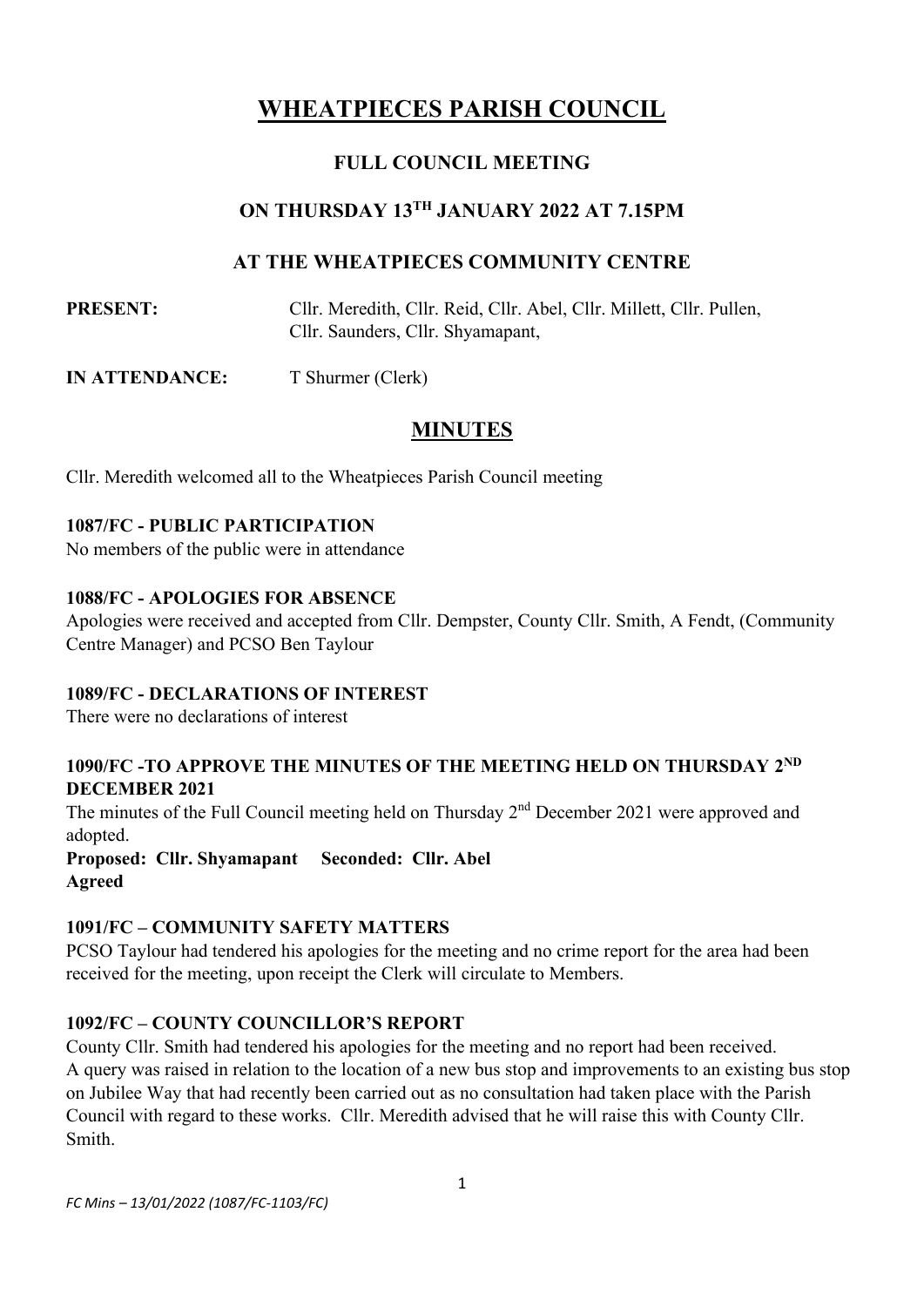## **Action: Cllr. Meredith to query with Cllr. Smith the works carried out to the bus stops on Jubilee Way**

## **1093/FC - BOROUGH COUNCILLOR'S REPORT**

Cllr. Reid gave an update on the recent Tewkesbury Borough Council (TBC) decision in relation to the Planning Scheme of Delegation for 'objections to Planning Applications from Town and Parish Councils to be automatically referred to Committee' to be removed. The reason for this decision was that a lot of Parish Councils were objecting to planning applications but not following the pro-forma in doing so. Cllr. Reid advised the Parish Council that they can still object to planning applications but will be required to give valid planning reasons for the objections.

#### **1094/FC - COMMUNITY CENTRE**

The Community Centre Manager had forwarded a report on the Community Centre which had been duly circulated to all Members and was taken as read. Cllr. Meredith summarised the content of the report as follows:

The Community Centre Manager has applied for a further grant from TBC in the sum of £2,677.00 to make up for loss of earnings due to some of the user groups being reluctant to return to the centre in the current climate.

Cllr. Meredith advised Members that he is working with the Community Centre Manager on the way forward to decarbonise the Community Centre. In the long term this should address the rising energy bills that are being received.

- $\triangleright$  The financial report on the Community Centre for the month ending November 2021 had been circulated to all and was taken as read
- $\triangleright$  The quotation from Graham Clements Home Improvements for the sum of £950.00 to supply and fit curtains in meeting room one was approved

**Proposed: Cllr. Abel Seconded: Cllr. Reid Agreed**

#### **1095/FC – ENVIRONMENT MATTERS**

- $\triangleright$  Members were advised that delivery of the x2 English Oak trees is still awaited and they are due to be distributed within the next three weeks.
- ➢ A query was raised in relation to the erection of posts on one side of the green area at both ends of Woodpecker Walk. Cllr. Meredith advised that he will take a look at these and make some enquiries with TBC.

#### **Action: Cllr. Meredith to make some enquiries in relation to the erection of posts at both ends of the green area on Woodpecker Walk**

#### **1096/FC – JENNY'S FIELD**

A revised quotation from Smartcut Ltd to tidy up the copses on Jenny's field is due next week, upon receipt this will be circulated to Members.

#### **Action: Cllr. Meredith/Clerk to circulate the revised quotation to tidy up the copses on the Parish Council's boundaries of Jenny's field upon receipt to all Members**

#### **1097/FC – FINANCIAL MATTERS**

a) A budget for the Community Centre for the financial year 2022/2023 had been circulated to Members, the expected costs for 2022/2023 were £61,115.50 against an expected income of £62,240.00. Members duly agreed the Community Centre budget for 2022/2023. **Proposed: Cllr. Abel Seconded: Cllr. Meredith**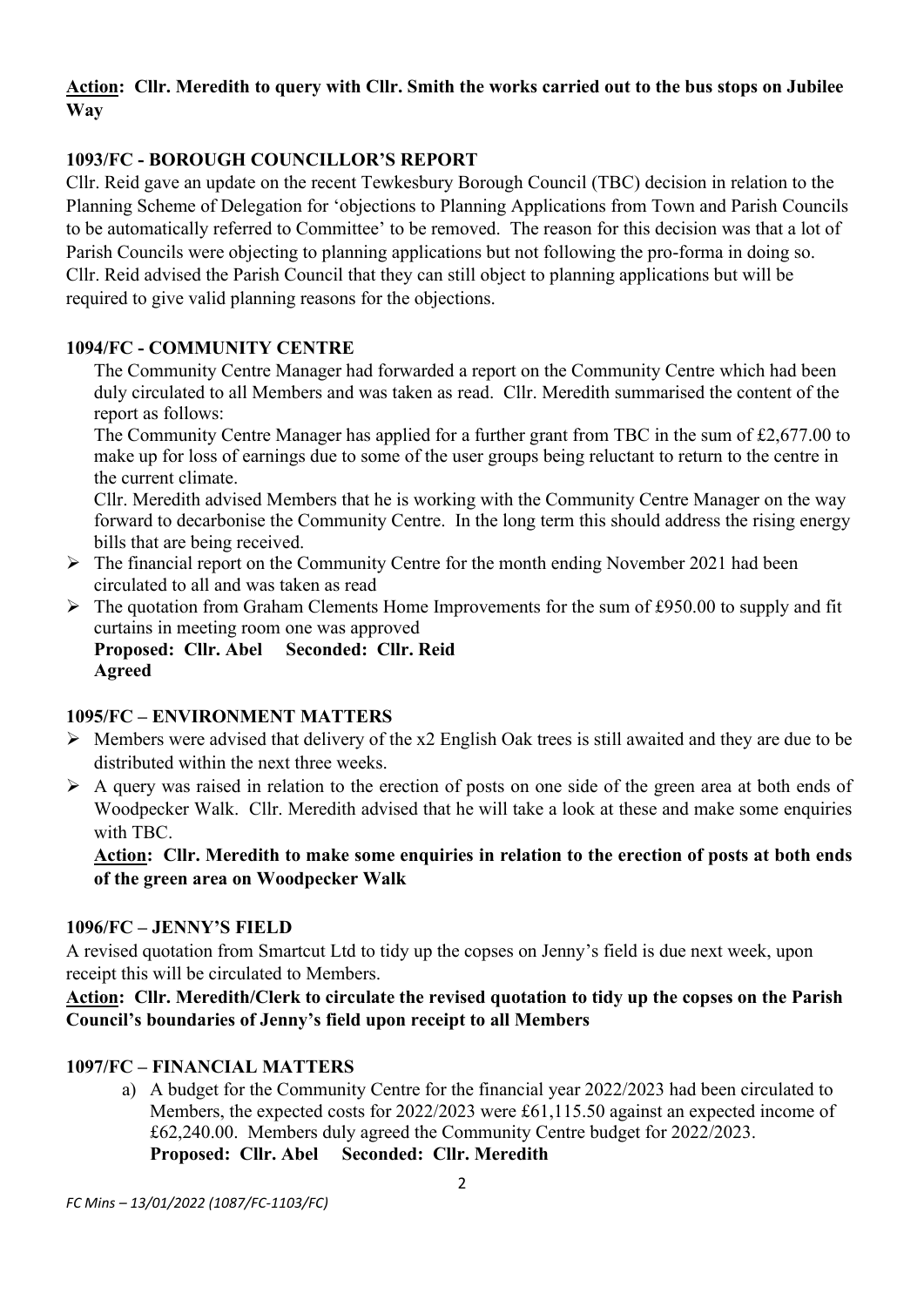#### **Agreed**

Cllr. Meredith expressed a thank you to both the Community Centre Manager and the Accountant, on behalf of the Parish Council, for all the work they carried out in preparing the Community Centre budget for 2022/2023

b) A draft of the Parish Precept/Budget for 2022/2023 had been circulated to Members for perusal. Following a discussion Members agreed to the figures presented for the precept, these figures equalled an annual increase of .19p per band D property to £44.10 (0.43% increase per band D property over the previous year) and a Parish precept figure of £54,525.50 was agreed. During the discussion Members were also requested to consider earmarking an amount in reserves for the provision of solar panels in the future as part of the proposed decarbonisation of the centre

**Proposed: Cllr. Meredith Seconded: Cllr. Abel Agreed**

**Action: Clerk to advise TBC accordingly**

**Action: Clerk to place on the next Full Council agenda 'To consider earmarking an amount in reserves for the provision of solar panels in the future as part of the proposed decarbonisation of the centre'**

Cllr. Meredith expressed a thank you to the Clerk, on behalf of the Parish Council, for the work carried out in preparing the Parish Council Precept/Budget for 2022/2023

c) Members approved the renewal of the annual hosting of the Parish website at a cost of  $£199.00 + VAT$ 

#### **Proposed: Cllr. Reid Seconded: Cllr. Saunders Agreed**

d) Members approved the renewal of the annual domain registration for the Parish website at a  $\cos t$  of £35.00 + VAT

**Proposed: Cllr. Reid Seconded: Cllr. Saunders Agreed**

e) Members approved the renewal of the Parish Council mailboxes at a cost of £499.68 + VAT due in February 2022

**Proposed: Cllr. Reid Seconded: Cllr. Shyamapant Agreed**

- **f)** No grant applications had been received for consideration
- **g**) The schedule of invoices paid on the 6<sup>th</sup> January 2022 were approved as follows:

Cheques from Lloyds main Parish Council account = **£12,984.03**

Standing Orders and Direct Debits from main Parish Council account = **£1,167.87**

Cheques from the TSB Sportsfield account = **£92.00**

Cheques from the Barclays Community Centre account = **£1,135.64**

**Proposed: Cllr. Abel Seconded: Cllr. Saunders Agreed**

## **1098/FC - PLANNING APPLICATIONS**

No planning applications had been received for consideration

## **1099/FC –COMMUNITY INFRASTRUCTURE LEVY (CIL)**

Members were advised that further advice in addition to quotations were being requested in relation to solar panels and heating units for the Community Centre as part of the proposed decarbonisation of the centre. Further information should be available at the next Full Council meeting for consideration of the way forward.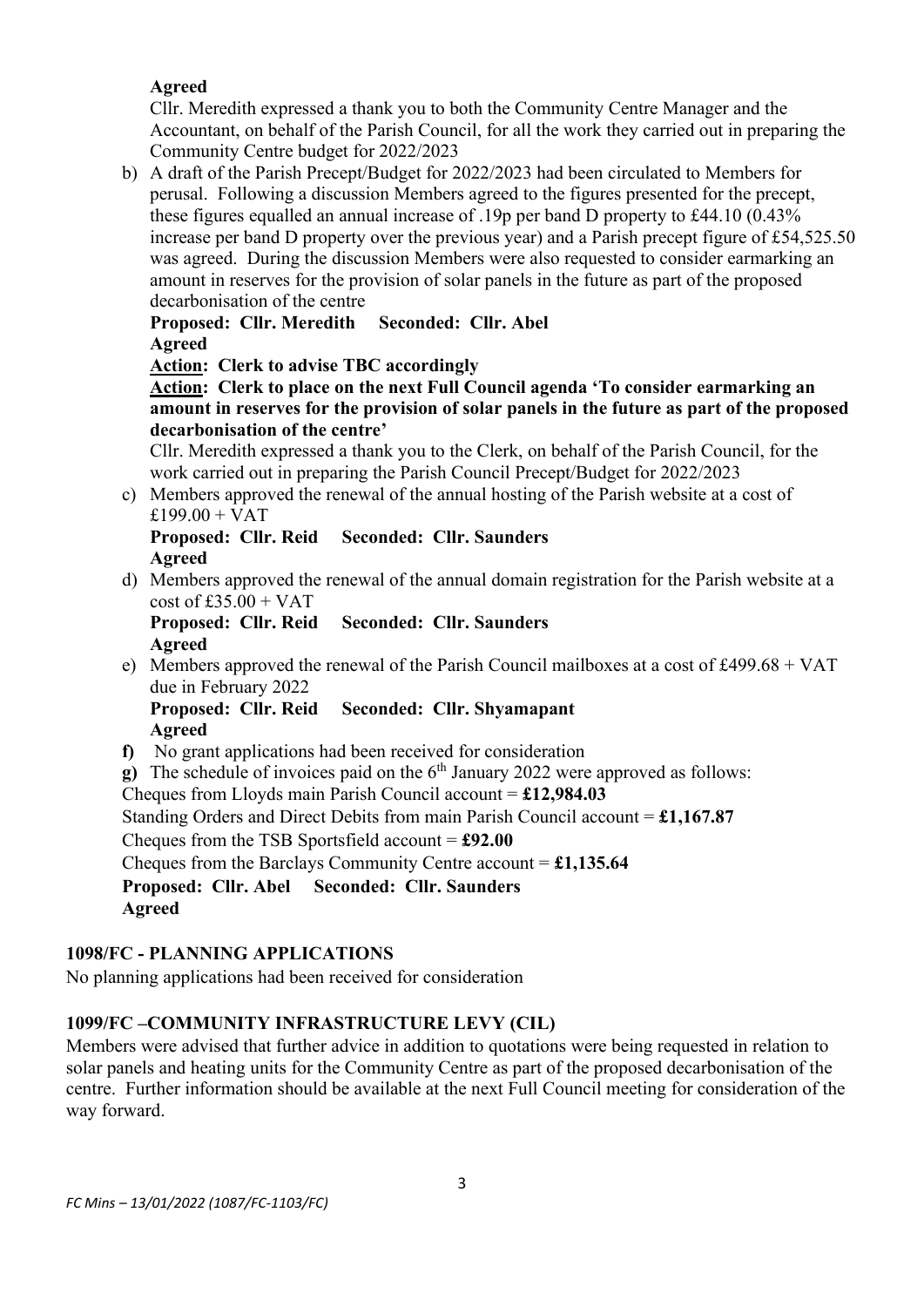## **1100/FC – TEWKESBURY BOROUGH CONSULTATION**

- ➢ Members had no comments on the consultation on the Tewkesbury Borough Supplementary Planning Document – Local Heritage List Selection Criteria.
- ➢ Members had no comments on the consultation on Tewkesbury Borough Council's Housing Strategy 2022 - 2026.

#### **1101/FC – POLICIES**

A list of the Parish Council's current policies had previously been circulated to Members for consideration of which policies they wished to review. Cllr Saunders had volunteered to review the Privacy Notice, the Hirers Privacy Notice and the Noticeboard policy. Cllr Abel agreed to review two policies from the list and requested the Clerk to forward two policies to him. Cllr. Millett volunteered to review the Health and Safety Policy. All other Members were requested to advise the Clerk if they are able to review any of the policies remaining.

**Action: Clerk to forward a copy of two policies to Cllr. Abel in addition to a copy of the Health and Safety Policy to Cllr. Millett**

**Action: Members to advise the Clerk if they can carry out a review of any of the remaining policies Action: Clerk to forward the list of the Parish Council's current policies to Cllr. Pullen**

#### **1102/FC - CORRESPONDENCE**

An email had been received from Tewkesbury Town Council (TTC) advising of the following: *2022 will see Tewkesbury commemorating two important centenaries.*

*The first of these will be in May when the Town War Memorial (The Cross) will be 100 years old, and the second will be in December when the Tewkesbury Branch of The Royal British Legion (RBL) also celebrates its centenary.*

*Both of these anniversaries are worthy of an event to commemorate this milestone in their history. However, instead of holding two separate events, TTC propose that both centenaries be commemorated in the afternoon of Sunday, 26 June 2022 as part of the National Armed Forces Day celebrations.* TTC request if Wheatpieces Parish Council would wish to take part in such an event.

Following a discussion Members expressed an interest in participating in this event and requested further information as to what participation would be required.

#### **Action: Clerk to advise TTC accordingly and request further information as to what participation would be required from Wheatpieces Parish Council**

#### **1103/FC – MEMBERS REPORTS**

- ➢ Members were advised that the adoption of the public open spaces (POS) by TBC from Bovis Homes in the vicinity of the Wigeon Lane area is imminent as the legal documentation is currently being signed. Members will be advised once this has been completed.
- ➢ Members were advised that the roundabout in Wakeman Close is in the final stages of adoption by TBC from Bloor Homes.
- ➢ Members were advised that 3/4 of the streetlights on Crown Walk have not been converted to LED lighting because they have never been adopted. Bovis Homes have advised that they have a meeting scheduled with Gloucestershire County Council (GCC) to discuss this matter.
- ➢ Members were advised TBC will shortly be carrying out remedial works to the pedestrian gates on Jenny's field
- ➢ Cllr. Meredith advised Members that he recently attended a meeting with representatives from TBC and Bloor Homes to discuss the ownership of land at the junction of Monterey Road with Jubilee Way. A further meeting is scheduled with representatives from GCC and Bloor Homes to resolve the ownership of the footpath on the opposite side.